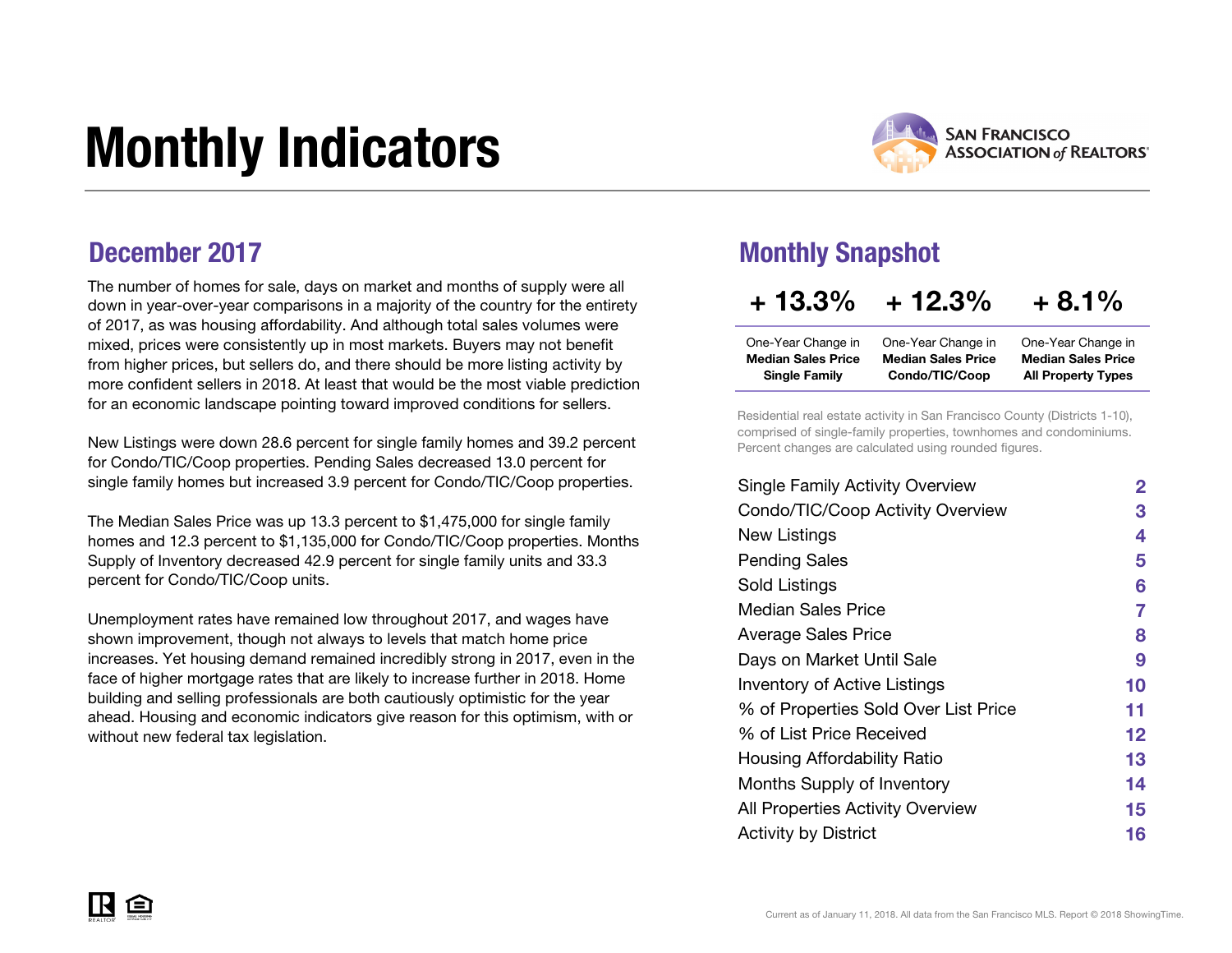## Single Family Activity Overview

Key metrics by report month and for year-to-date (YTD) starting from the first of the year.



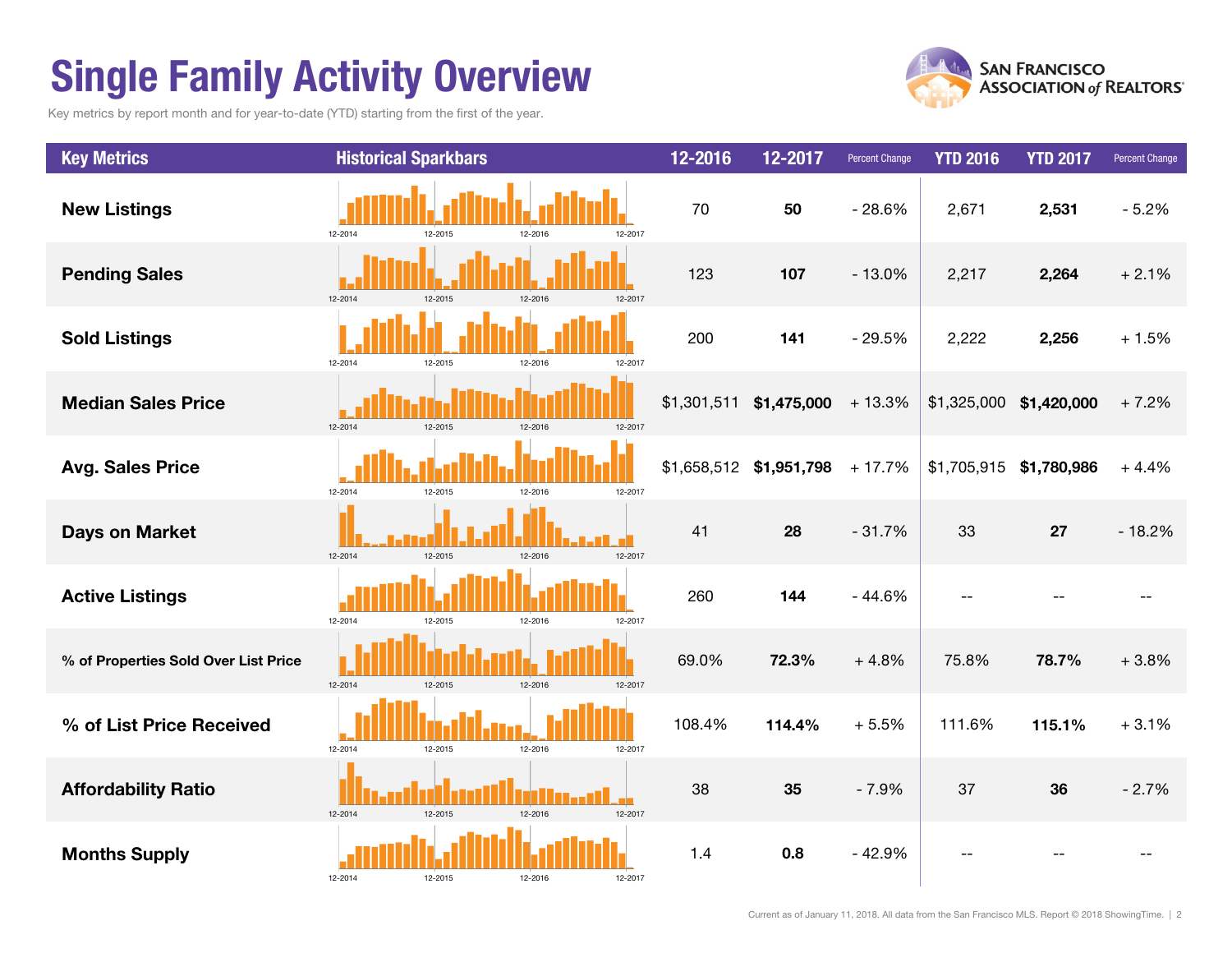## Condo/TIC/Coop Activity Overview

Key metrics by report month and for year-to-date (YTD) starting from the first of the year.



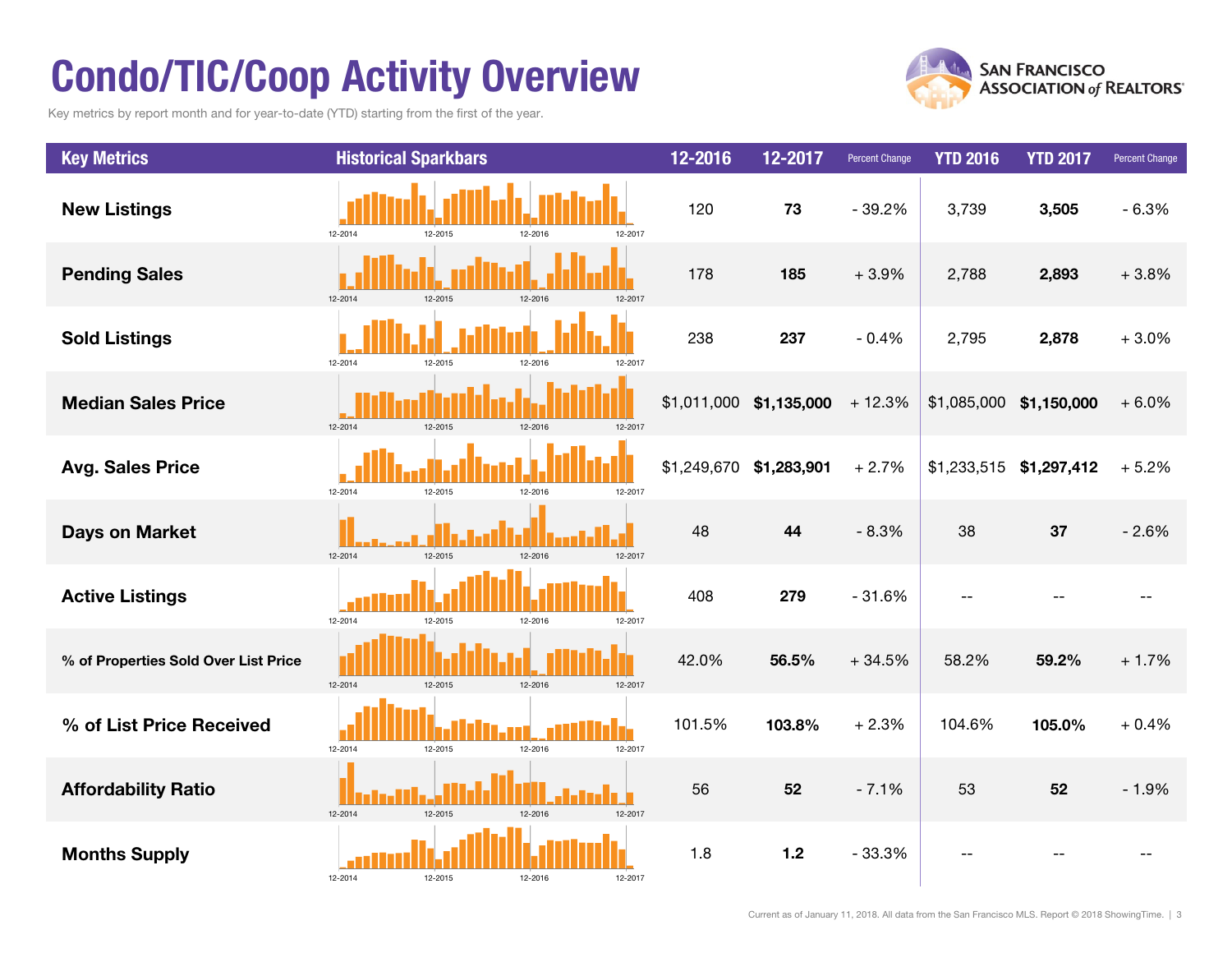### New Listings

A count of the properties that have been newly listed on the market in a given month.





| <b>New Listings</b> | Single<br>Family | Year-Over-Year<br>Change | Condo/TIC/<br>Coop | Year-Over-Year<br>Change |
|---------------------|------------------|--------------------------|--------------------|--------------------------|
| Jan-2017            | 177              | $-2.7\%$                 | 328                | $+11.6%$                 |
| Feb-2017            | 187              | $-18.0\%$                | 328                | $-3.0\%$                 |
| Mar-2017            | 276              | $+1.1\%$                 | 348                | -7.7%                    |
| Apr-2017            | 247              | $-12.7%$                 | 284                | $-23.7%$                 |
| May-2017            | 288              | $+12.5%$                 | 361                | $-3.5\%$                 |
| Jun-2017            | 238              | $0.0\%$                  | 313                | $-23.3%$                 |
| Jul-2017            | 210              | $-9.5%$                  | 272                | $-1.8\%$                 |
| Aug-2017            | 208              | $+3.0%$                  | 278                | $-2.5\%$                 |
| Sep-2017            | 298              | $-14.1%$                 | 428                | -1.6%                    |
| Oct-2017            | 234              | $+5.4%$                  | 314                | $+4.7%$                  |
| Nov-2017            | 118              | $-14.5%$                 | 178                | $+11.9%$                 |
| <b>Dec-2017</b>     | 50               | $-28.6\%$                | 73                 | $-39.2%$                 |
| 12-Month Avg        | 211              | $-5.2\%$                 | 292                | $-6.3\%$                 |

### Historical New Listings by Month

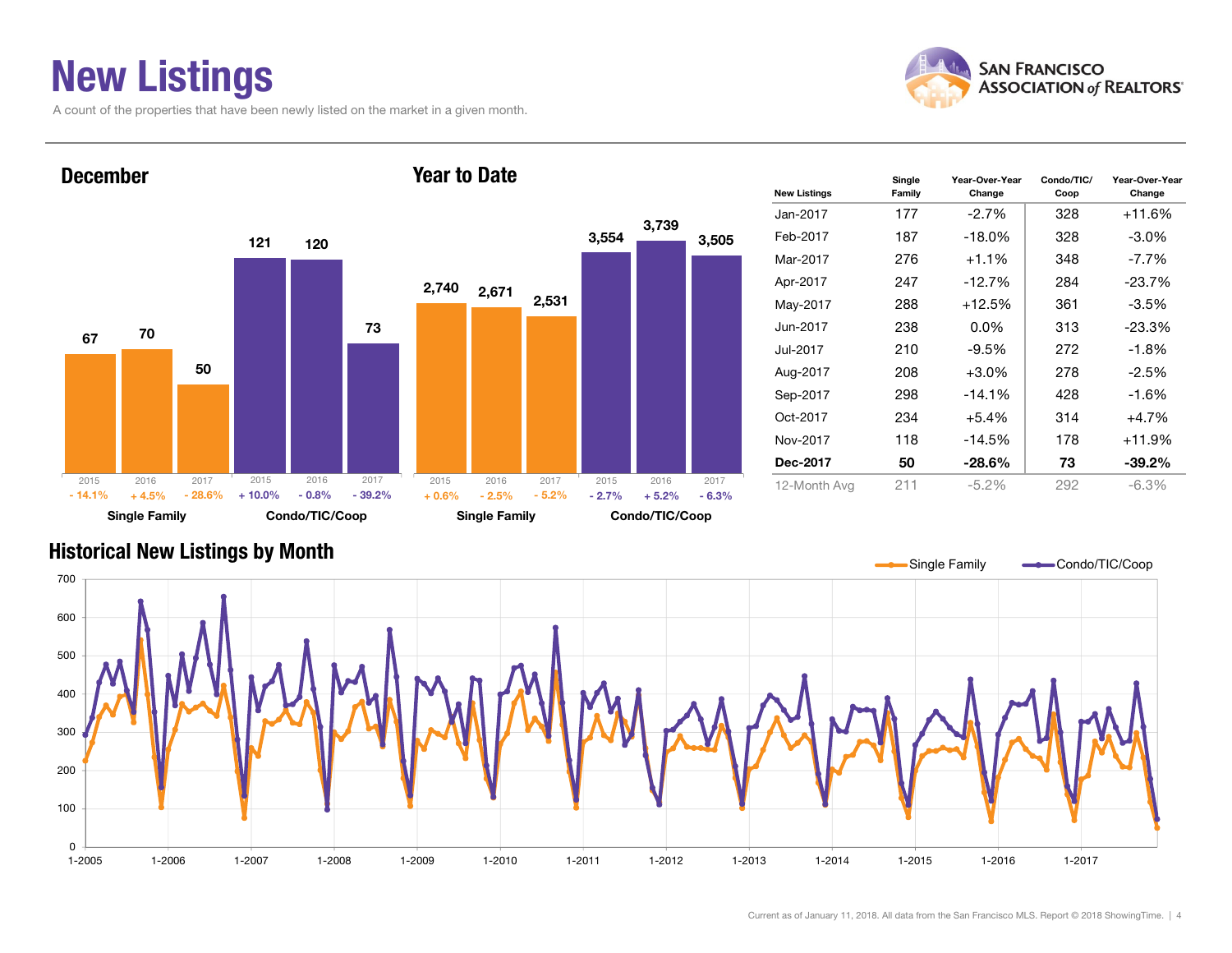### Pending Sales

A count of the properties on which offers have been accepted in a given month.





| <b>Pending Sales</b> | Single<br>Family | Year-Over-Year<br>Change | Condo/TIC/<br>Coop | Year-Over-Year<br>Change |
|----------------------|------------------|--------------------------|--------------------|--------------------------|
| Jan-2017             | 93               | $-6.1\%$                 | 144                | $+0.7%$                  |
| Feb-2017             | 135              | $+8.9%$                  | 208                | $-8.4%$                  |
| Mar-2017             | 213              | $+9.2\%$                 | 304                | $+34.5%$                 |
| Apr-2017             | 198              | $-7.5\%$                 | 226                | $-7.4\%$                 |
| May-2017             | 240              | $-3.6\%$                 | 306                | $+7.4%$                  |
| Jun-2017             | 249              | $+8.7%$                  | 290                | $+10.7%$                 |
| Jul-2017             | 174              | $+3.0%$                  | 210                | $-18.6%$                 |
| Aug-2017             | 206              | $+4.0%$                  | 211                | $-10.6%$                 |
| Sep-2017             | 203              | $+9.1%$                  | 244                | $+13.0\%$                |
| Oct-2017             | 247              | $+11.3%$                 | 330                | $+32.5%$                 |
| Nov-2017             | 199              | $-4.8\%$                 | 235                | $-11.0%$                 |
| Dec-2017             | 107              | $-13.0\%$                | 185                | $+3.9\%$                 |
| 12-Month Avg         | 189              | $+2.1%$                  | 241                | $+3.8%$                  |

#### Historical Pending Sales by Month

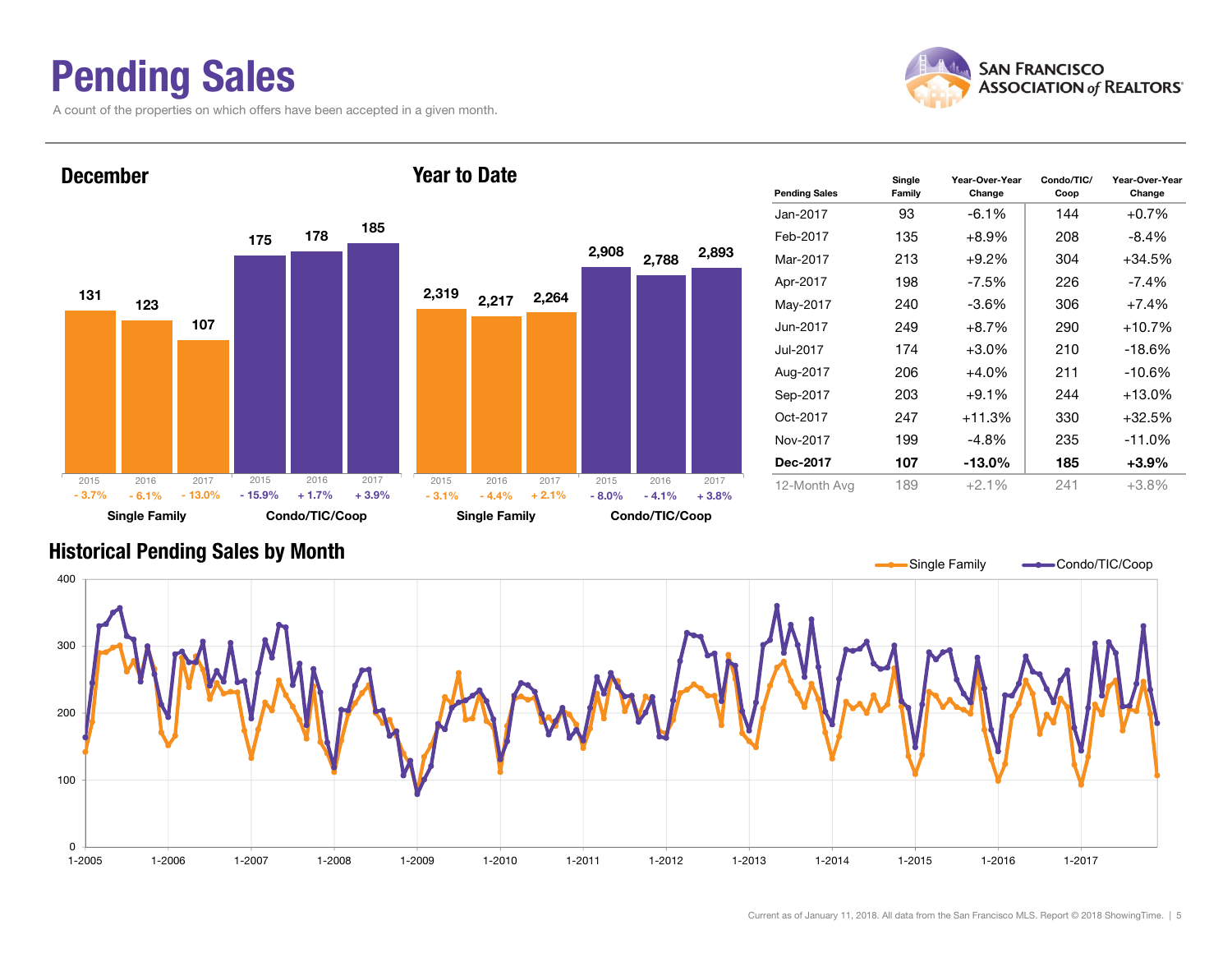## Sold Listings

A count of the actual sales that closed in a given month.





| <b>Sold Listings</b> | Single<br>Family | Year-Over-Year<br>Change | Condo/TIC/<br>Coop | Year-Over-Year<br>Change |
|----------------------|------------------|--------------------------|--------------------|--------------------------|
| Jan-2017             | 106              | $+1.9%$                  | 150                | $+0.7%$                  |
| Feb-2017             | 111              | $+8.8\%$                 | 156                | $-7.1\%$                 |
| Mar-2017             | 173              | $+9.5%$                  | 287                | $+14.3%$                 |
| Apr-2017             | 203              | $-2.9\%$                 | 232                | $+4.5%$                  |
| May-2017             | 218              | $+9.0\%$                 | 272                | $+5.4%$                  |
| Jun-2017             | 230              | $-6.1%$                  | 324                | $+20.9%$                 |
| Jul-2017             | 210              | $+4.0%$                  | 239                | $-4.0\%$                 |
| Aug-2017             | 212              | $+11.0%$                 | 219                | $-15.4%$                 |
| Sep-2017             | 177              | $-0.6%$                  | 174                | $-25.6\%$                |
| Oct-2017             | 233              | $+2.6%$                  | 311                | +31.8%                   |
| Nov-2017             | 242              | $+17.5%$                 | 277                | $+5.3%$                  |
| Dec-2017             | 141              | $-29.5%$                 | 237                | $-0.4%$                  |
| 12-Month Avg         | 188              | $+1.5%$                  | 240                | $+3.0%$                  |

### Historical Sold Listings by Month

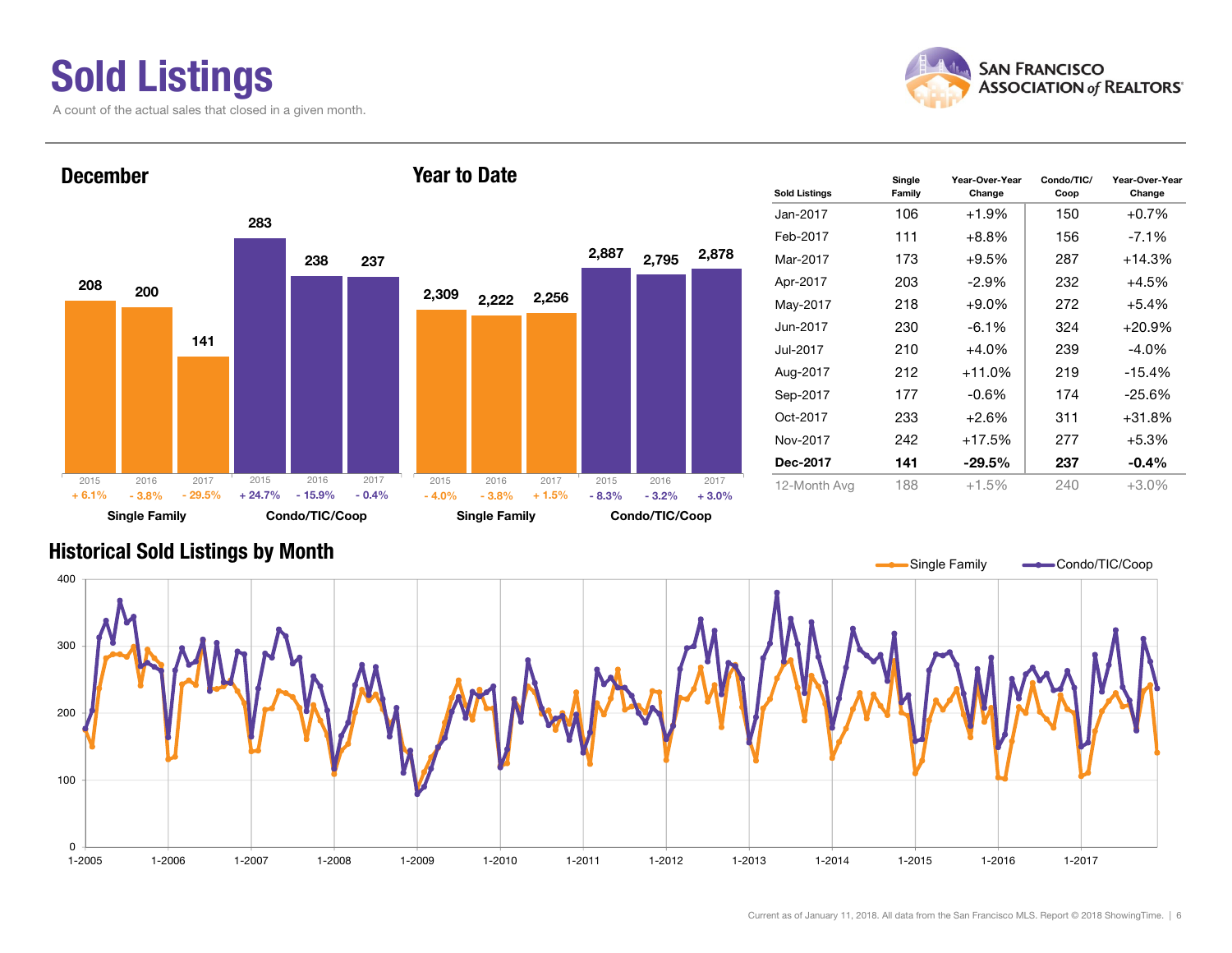### Median Sales Price

Point at which half of the sales sold for more and half sold for less, not accounting for seller concessions, in a given month.



#### December

#### Year to Date



| <b>Median Sales Price</b> | Single<br>Family | Year-Over-Year<br>Change | Condo/TIC/<br>Coop | Year-Over-Year<br>Change |
|---------------------------|------------------|--------------------------|--------------------|--------------------------|
| Jan-2017                  | \$1,250,000      | $+7.1%$                  | \$1,000,000        | $-5.7\%$                 |
| Feb-2017                  | \$1,290,000      | $-7.2\%$                 | \$1,192,500        | $+8.7%$                  |
| Mar-2017                  | \$1,350,000      | $-0.2\%$                 | \$1,137,500        | $+3.9\%$                 |
| Apr-2017                  | \$1,380,000      | $0.0\%$                  | \$1,100,000        | $-4.3%$                  |
| May-2017                  | \$1,475,000      | $+9.3%$                  | \$1,169,044        | $+8.0%$                  |
| Jun-2017                  | \$1,461,000      | $+10.3%$                 | \$1,125,000        | $-4.3%$                  |
| Jul-2017                  | \$1,400,000      | $+7.3%$                  | \$1,150,000        | $+10.0\%$                |
| Aug-2017                  | \$1,377,500      | $+10.2%$                 | \$1,175,000        | $+10.8%$                 |
| Sep-2017                  | \$1,320,000      | $+8.5%$                  | \$1,095,000        | $+7.1\%$                 |
| Oct-2017                  | \$1,575,000      | $+12.5%$                 | \$1,140,000        | $+0.2%$                  |
| Nov-2017                  | \$1,497,500      | $+10.7%$                 | \$1,245,000        | $+17.7%$                 |
| Dec-2017                  | \$1,475,000      | $+13.3%$                 | \$1,135,000        | $+12.3%$                 |
| 12-Month Avg*             | \$1,420,000      | $+7.2%$                  | \$1,150,000        | +6.0%                    |

\* Median Sales Price for all properties from January 2017 through December 2017. This is not the average of the individual figures above.



### Historical Median Sales Price by Month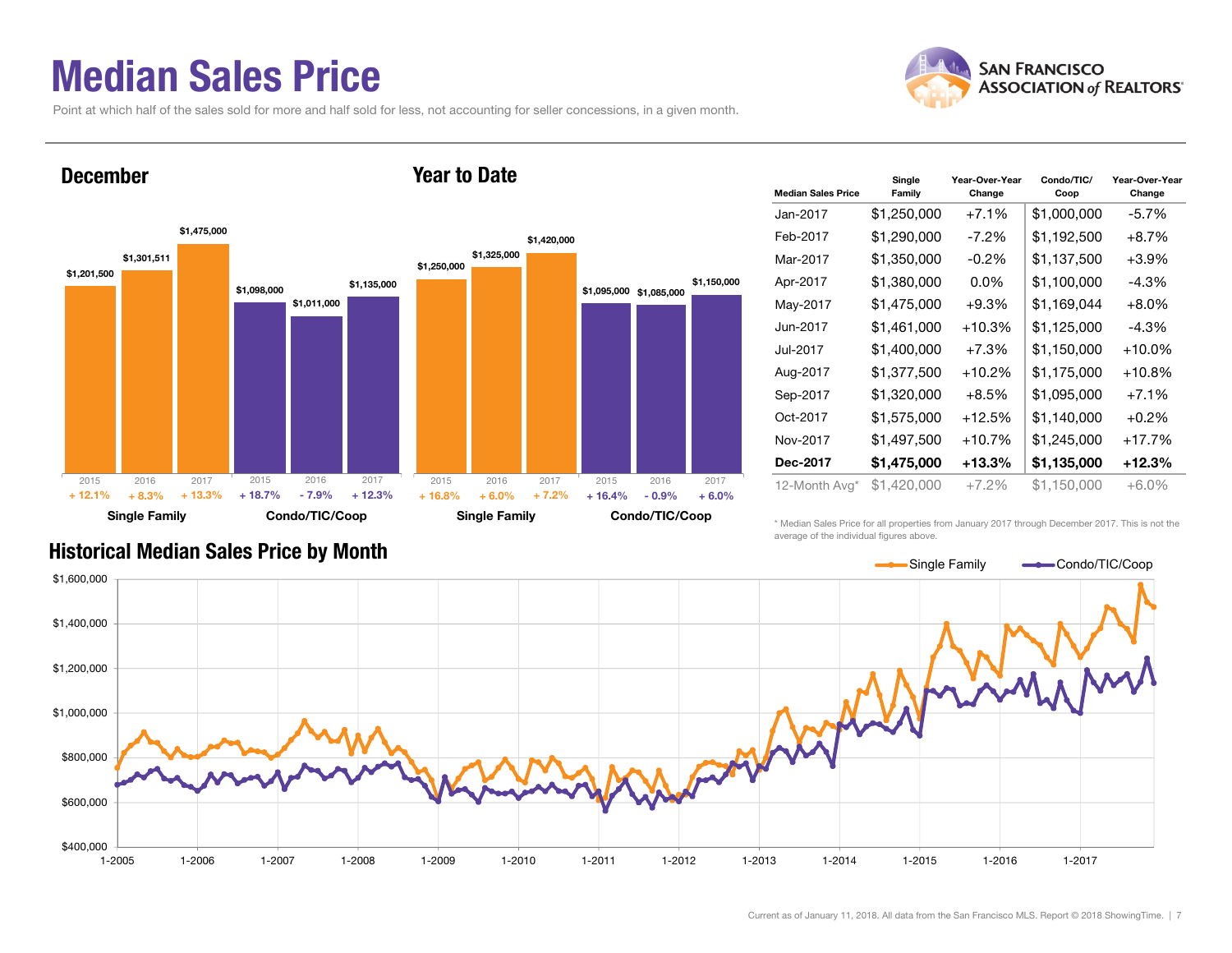### Average Sales Price

Average sales price for all closed sales, not accounting for seller concessions, in a given month.





| Avg. Sales Price | Single<br>Family | Year-Over-Year<br>Change | Condo/TIC/<br>Coop | Year-Over-Year<br>Change |
|------------------|------------------|--------------------------|--------------------|--------------------------|
| Jan-2017         | \$1,633,150      | $+4.0%$                  | \$1,161,831        | $-0.6%$                  |
| Feb-2017         | \$1,684,181      | +4.5%                    | \$1,367,391        | +13.1%                   |
| Mar-2017         | \$1,891,127      | $+6.0\%$                 | \$1,282,583        | $+2.2%$                  |
| Apr-2017         | \$1,880,160      | $+6.3%$                  | \$1,296,502        | $-5.2\%$                 |
| May-2017         | \$1,835,738      | $+12.4%$                 | \$1,346,544        | $+6.1\%$                 |
| Jun-2017         | \$1,727,201      | $-1.4%$                  | \$1,351,503        | +10.9%                   |
| Jul-2017         | \$1,738,803      | $+1.0%$                  | \$1,242,939        | $+3.1\%$                 |
| Aug-2017         | \$1,567,141      | $+2.0\%$                 | \$1,269,212        | $+3.3%$                  |
| Sep-2017         | \$1,611,232      | $+8.3%$                  | \$1,221,164        | $+1.0%$                  |
| Oct-2017         | \$2,005,321      | $+0.3%$                  | \$1,275,773        | $+0.9%$                  |
| Nov-2017         | \$1,762,596      | $-0.3%$                  | \$1,389,080        | +21.8%                   |
| Dec-2017         | \$1,951,798      | $+17.7%$                 | \$1,283,901        | $+2.7%$                  |
| 12-Month Avg*    | \$1,780,986      | +4.4%                    | \$1,297,412        | $+5.2%$                  |

Historical Average Sales Price by Month

\* Avg. Sales Price for all properties from January 2017 through December 2017. This is not the average of the individual figures above.

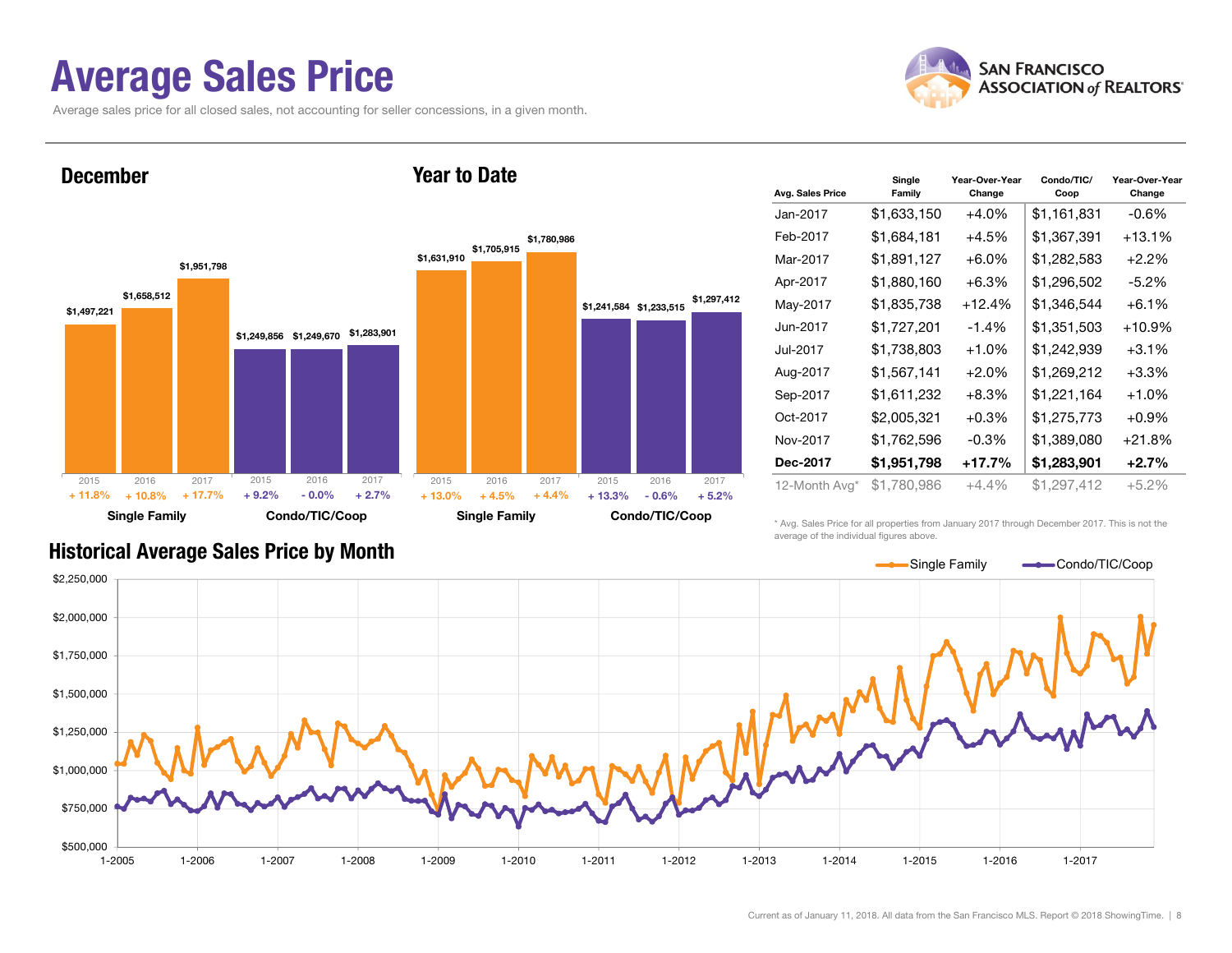### Days on Market Until Sale

Average number of days between when a property is listed and when an offer is accepted in a given month.





| Days on Market | Single<br>Family | Year-Over-Year<br>Change | Condo/TIC/<br>Coop | Year-Over-Year<br>Change |
|----------------|------------------|--------------------------|--------------------|--------------------------|
| Jan-2017       | 42               | +5.0%                    | 59                 | $+34.1%$                 |
| Feb-2017       | 34               | $+9.7%$                  | 36                 | $+2.9\%$                 |
| Mar-2017       | 31               | $+24.0%$                 | 32                 | $+6.7%$                  |
| Apr-2017       | 26               | $-18.8\%$                | 32                 | $-15.8%$                 |
| May-2017       | 24               | $-7.7%$                  | 33                 | $0.0\%$                  |
| Jun-2017       | 27               | $-6.9\%$                 | 37                 | $+5.7%$                  |
| Jul-2017       | 24               | $-25.0\%$                | 33                 | $-15.4%$                 |
| Aug-2017       | 27               | $-18.2%$                 | 41                 | $-10.9%$                 |
| Sep-2017       | 28               | $-31.7%$                 | 42                 | $+5.0%$                  |
| Oct-2017       | 23               | $-14.8%$                 | 31                 | $-8.8\%$                 |
| Nov-2017       | 26               | $-31.6%$                 | 35                 | $-12.5%$                 |
| Dec-2017       | 28               | $-31.7%$                 | 44                 | $-8.3\%$                 |
| 12-Month Avg*  | 27               | $-16.6%$                 | 37                 | $-4.1%$                  |

Historical Days on Market Until Sale by Month

\* Days on Market for all properties from January 2017 through December 2017. This is not the average of the individual figures above.

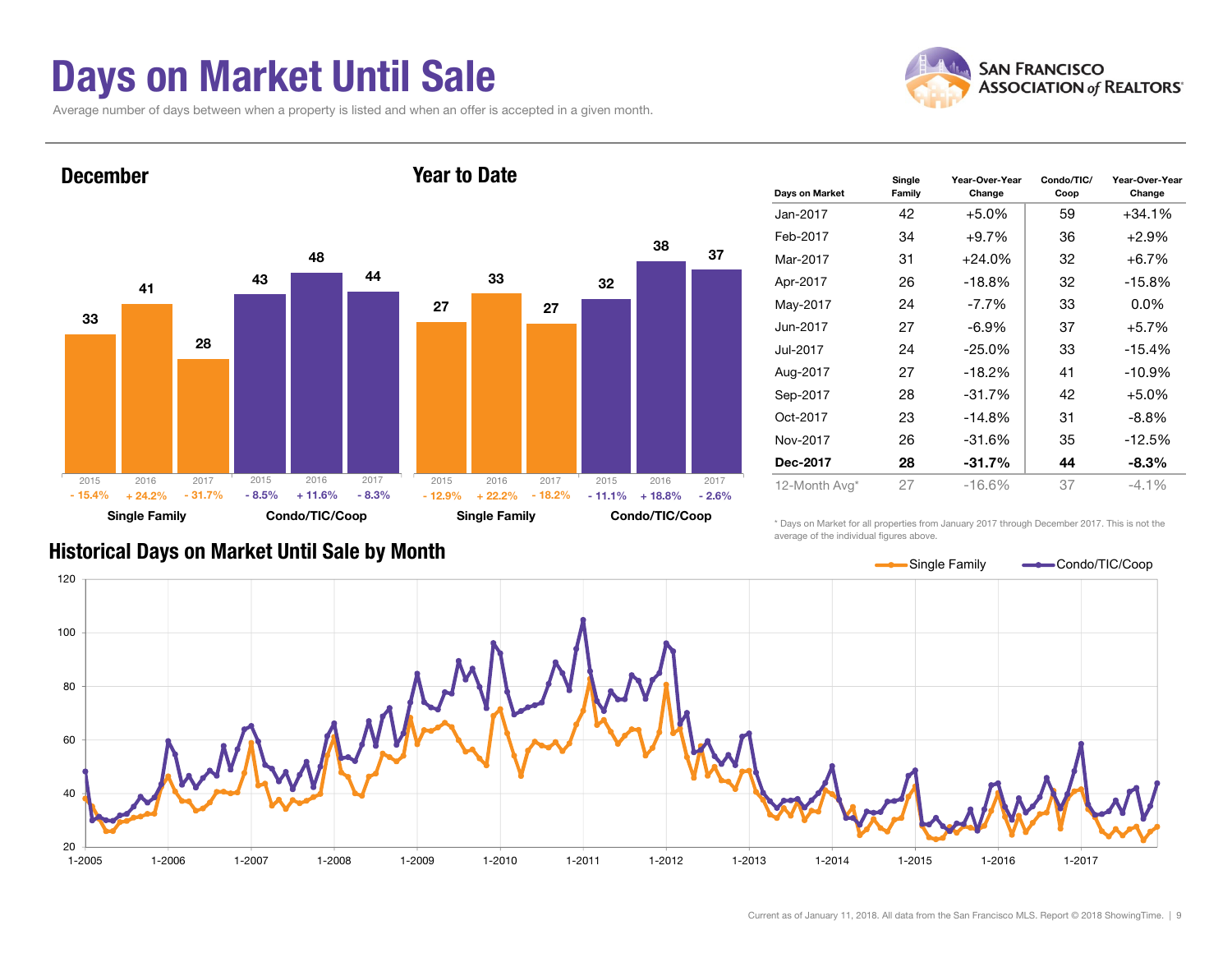### Inventory of Active Listings

The number of properties available for sale in active status at the end of a given month.





|  | <b>Historical Inventory of Active Listings by Month</b> |  |  |  |
|--|---------------------------------------------------------|--|--|--|
|--|---------------------------------------------------------|--|--|--|

| <b>Active Listings</b> | Single<br>Family | Year-Over-Year<br>Change | Condo/TIC/<br>Coop | Year-Over-Year<br>Change |
|------------------------|------------------|--------------------------|--------------------|--------------------------|
| Jan-2017               | 323              | $+8.0\%$                 | 558                | $+12.7%$                 |
| Feb-2017               | 359              | $-7.2\%$                 | 631                | $+13.5%$                 |
| Mar-2017               | 392              | $-12.5%$                 | 633                | -3.5%                    |
| Apr-2017               | 420              | $-13.6%$                 | 646                | $-10.9%$                 |
| May-2017               | 435              | $-6.9\%$                 | 662                | $-11.4%$                 |
| Jun-2017               | 394              | $-10.9%$                 | 617                | $-23.3%$                 |
| Jul-2017               | 399              | $-13.8%$                 | 603                | $-16.4%$                 |
| Aug-2017               | 371              | $-10.8%$                 | 596                | $-12.7%$                 |
| Sep-2017               | 433              | $-18.5%$                 | 733                | $-11.2%$                 |
| Oct-2017               | 393              | $-19.8%$                 | 651                | $-18.6%$                 |
| Nov-2017               | 283              | $-26.1%$                 | 520                | $-12.0%$                 |
| Dec-2017               | 144              | $-44.6\%$                | 279                | $-31.6%$                 |
| 12-Month Avg*          | 362              | $-14.3%$                 | 594                | $-11.0%$                 |

\* Active Listings for all properties from January 2017 through December 2017. This is not the average of the individual figures above.

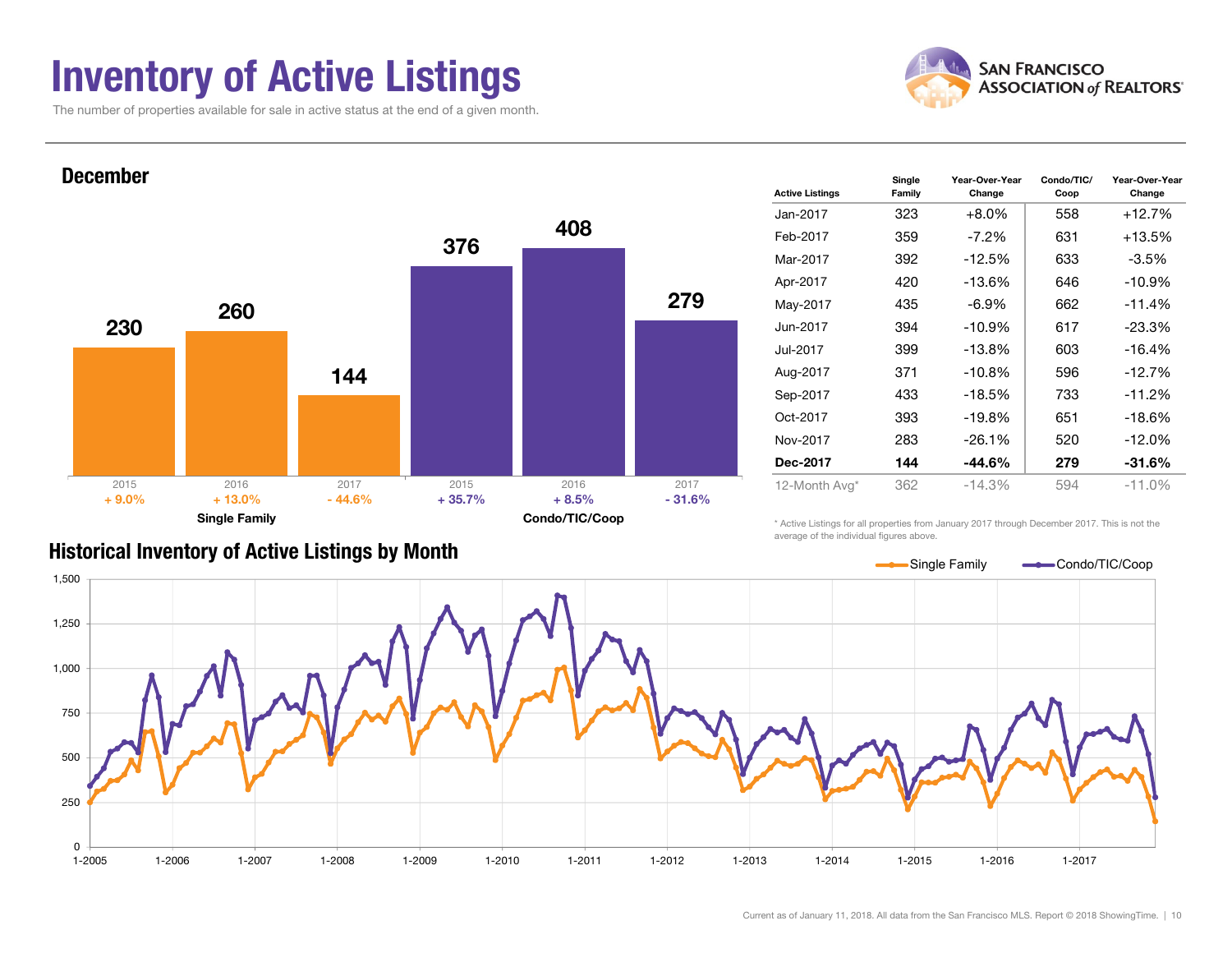### % of Properties Sold Over List Price

Percentage found when dividing the number of properties sold by properties sold over its original list price, not accounting for seller concessions.

Year to Date



| % of Properties<br>Sold Over List Price | Single<br>Family | Year-Over-Year<br>Change | Condo/TIC/<br>Coop | Year-Over-Year<br>Change |
|-----------------------------------------|------------------|--------------------------|--------------------|--------------------------|
| Jan-2017                                | 62.3%            | $-18.0%$                 | 38.7%              | $-27.0%$                 |
| Feb-2017                                | 78.4%            | $+1.2%$                  | 58.3%              | $0.0\%$                  |
| Mar-2017                                | 74.6%            | $-9.4\%$                 | 62.0%              | -8.4%                    |
| Apr-2017                                | 77.3%            | $+2.2%$                  | 62.1%              | $+2.8%$                  |
| May-2017                                | 78.9%            | $-0.8%$                  | 61.0%              | $-9.5\%$                 |
| Jun-2017                                | 80.0%            | $+11.4%$                 | 58.6%              | $-6.5\%$                 |
| Jul-2017                                | 81.4%            | $+6.8\%$                 | 62.8%              | $+7.2%$                  |
| Aug-2017                                | 78.8%            | $+3.8%$                  | 60.7%              | +21.9%                   |
| Sep-2017                                | 85.9%            | $+10.8\%$                | 52.9%              | -9.6%                    |
| Oct-2017                                | 83.3%            | $+5.6%$                  | 66.6%              | $+23.8\%$                |
| Nov-2017                                | 80.6%            | $+10.7%$                 | 58.1%              | -7.9%                    |
| Dec-2017                                | 72.3%            | $+4.8%$                  | 56.5%              | +34.5%                   |
| 12-Month Avg                            | 78.7%            | +3.8%                    | 59.2%              | +1.6%                    |

Historical % of Properties Sold Over List Price by Month

December

\* % of Properties Sold Over List Price for all properties from January 2017 through December 2017. This is not the average of the individual figures above.



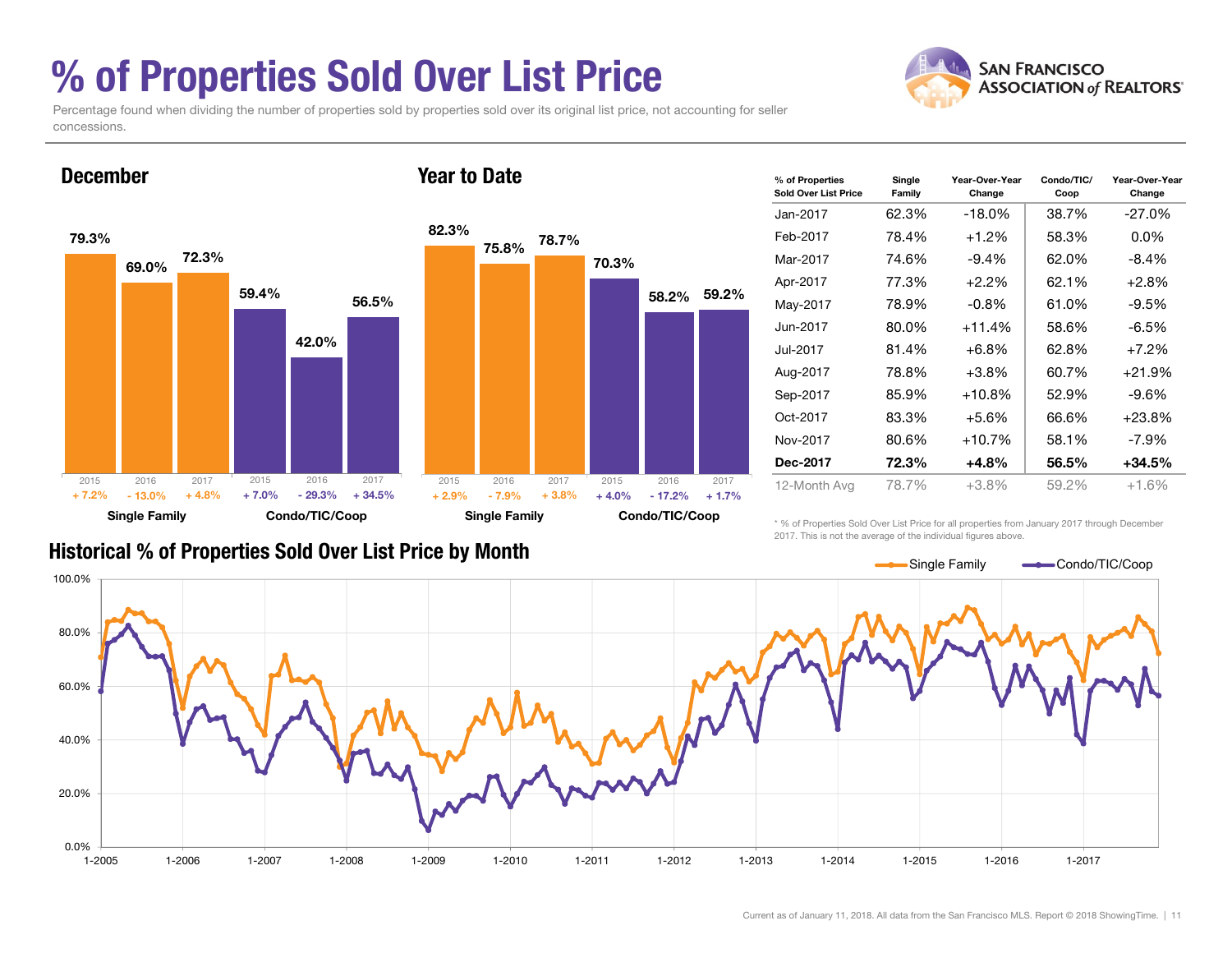## % of List Price Received

December



Percentage found when dividing a property's sales price by its most recent list price, then taking the average for all properties sold in a given month, not accounting for seller concessions.

Year to Date



| % of List Price<br>Received | Single<br>Family | Year-Over-Year<br>Change | Condo/TIC/<br>Coop | Year-Over-Year<br>Change |  |  |  |
|-----------------------------|------------------|--------------------------|--------------------|--------------------------|--|--|--|
| Jan-2017                    | 107.6%           | $-3.1%$                  | 101.4%             | $-2.3\%$                 |  |  |  |
| Feb-2017                    | 113.8%           | $+1.1\%$                 | 104.1%             | $-1.7%$                  |  |  |  |
| Mar-2017                    | 112.4%           | $-2.0%$                  | 104.9%             | $-1.3%$                  |  |  |  |
| Apr-2017                    | 115.4%           | $+1.9%$                  | 105.1%             | $-0.1%$                  |  |  |  |
| May-2017                    | 115.3%           | $+0.1\%$                 | 105.4%             | $-0.7\%$                 |  |  |  |
| Jun-2017                    | 116.8%           | $+5.9%$                  | 105.8%             | $+0.5%$                  |  |  |  |
| Jul-2017                    | 117.1%           | $+4.7%$                  | 106.0%             | $+1.1\%$                 |  |  |  |
| Aug-2017                    | 115.5%           | $+3.6%$                  | 105.7%             | $+2.7%$                  |  |  |  |
| Sep-2017                    | 116.3%           | $+5.0%$                  | 104.8%             | $+0.5%$                  |  |  |  |
| Oct-2017                    | 115.5%           | $+3.9%$                  | 106.6%             | $+2.3%$                  |  |  |  |
| Nov-2017                    | 115.6%           | $+6.0\%$                 | 104.5%             | $-0.1%$                  |  |  |  |
| Dec-2017                    | 114.4%           | $+5.5\%$                 | 103.8%             | $+2.3%$                  |  |  |  |
| 12-Month Avg*               | 115.1%           | $+3.1\%$                 | 105.0%             | $+0.4\%$                 |  |  |  |

\* % of List Price Received for all properties from January 2017 through December 2017. This is not the average of the individual figures above.



### Historical % of List Price Received by Month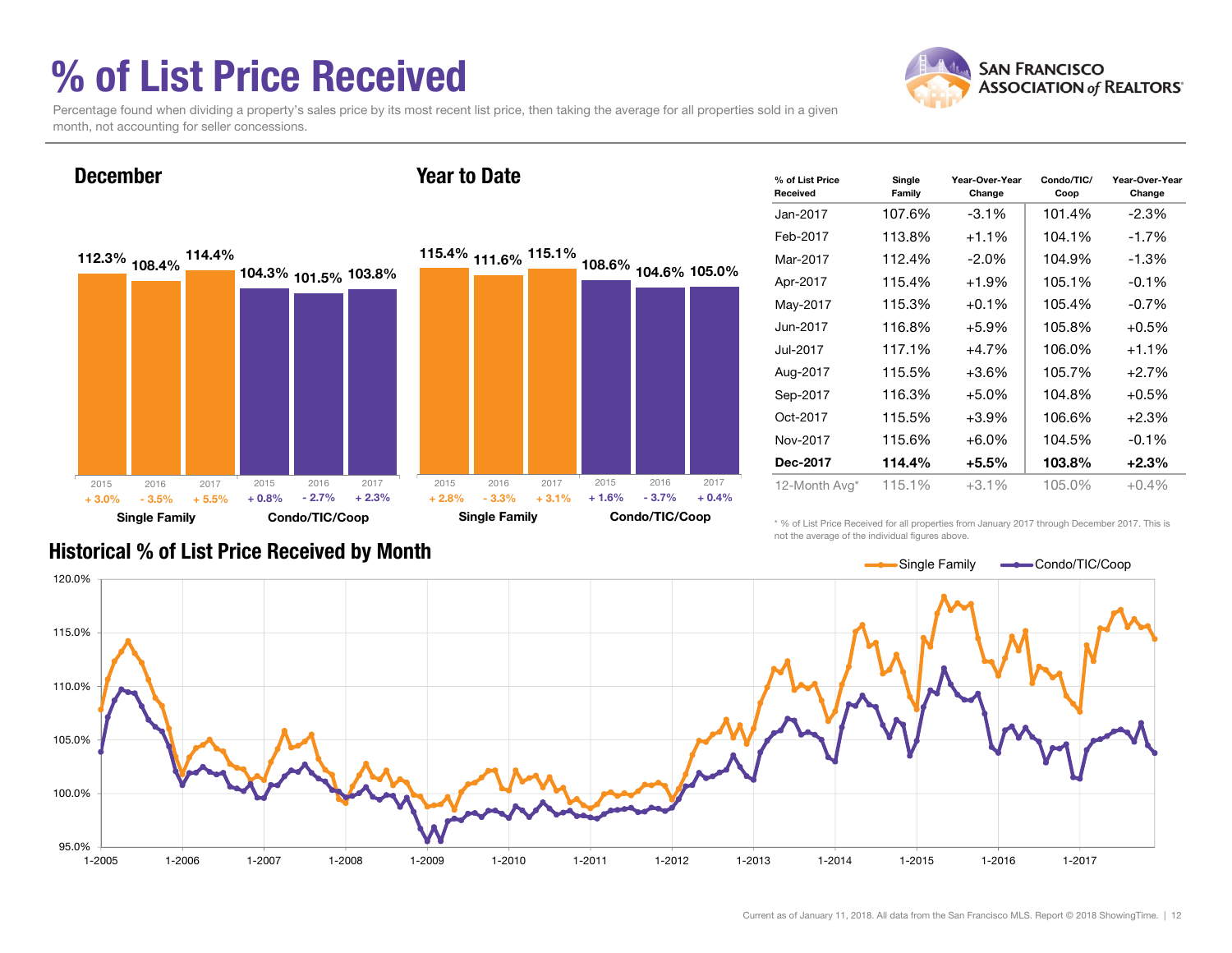## Housing Affordability Ratio

This index measures housing affordability for the region. For example, an index of 120 means the median household income is 120% of what is necessary to qualify for the median-priced home under prevailing interest rates. A higher number means greater affordability.

Year to Date



December



| <b>Affordability Ratio</b> | Single<br>Family | Year-Over-Year<br>Change | Condo/TIC/<br>Coop | Year-Over-Year<br>Change |  |  |  |
|----------------------------|------------------|--------------------------|--------------------|--------------------------|--|--|--|
| Jan-2017                   | 39               | $-11.4%$                 | 56                 | $0.0\%$                  |  |  |  |
| Feb-2017                   | 39               | +2.6%                    | 49                 | $-12.5%$                 |  |  |  |
| Mar-2017                   | 37               | $-5.1%$                  | 51                 | -8.9%                    |  |  |  |
| Apr-2017                   | 37               | $-2.6\%$                 | 54                 | $+1.9%$                  |  |  |  |
| May-2017                   | 35               | $-10.3%$                 | 51                 | $-8.9\%$                 |  |  |  |
| Jun-2017                   | 35               | $-12.5%$                 | 53                 | $0.0\%$                  |  |  |  |
| Jul-2017                   | 37               | $-9.8\%$                 | 52                 | $-11.9%$                 |  |  |  |
| Aug-2017                   | 38               | $-11.6%$                 | 52                 | $-11.9%$                 |  |  |  |
| Sep-2017                   | 39               | $-11.4%$                 | 55                 | $-9.8%$                  |  |  |  |
| Oct-2017                   | 32               | $-17.9%$                 | 52                 | $-7.1%$                  |  |  |  |
| Nov-2017                   | 35               | $-7.9\%$                 | 49                 | $-12.5%$                 |  |  |  |
| Dec-2017                   | 35               | -7.9%                    | 52                 | $-7.1\%$                 |  |  |  |
| 12-Month Avg*              | 37               | $-12.3%$                 | 40                 | $-7.8%$                  |  |  |  |

#### Historical Housing Affordability Ratio by Month

\* Affordability Ratio for all properties from January 2017 through December 2017. This is not the average of the individual figures above.



**SAN FRANCISCO ASSOCIATION of REALTORS'**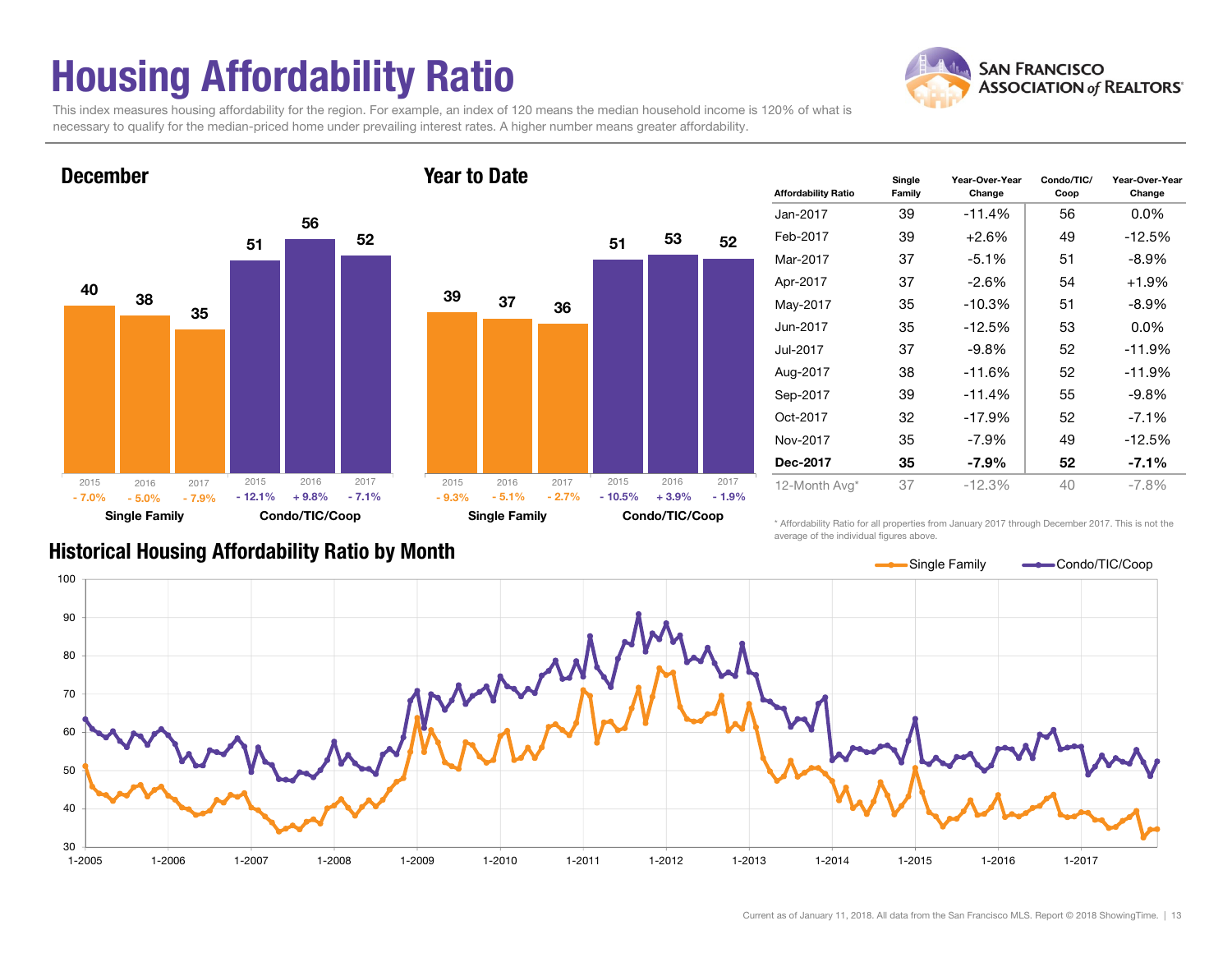### Months Supply of Inventory



Condo/TIC/ Coop

Year-Over-Year Change

The inventory of homes for sale at the end of a given month, divided by the average monthly pending sales from the last 12 months.



#### Historical Months Supply of Inventory by Month

\* Months Supply for all properties from January 2017 through December 2017. This is not the average of the individual figures above.

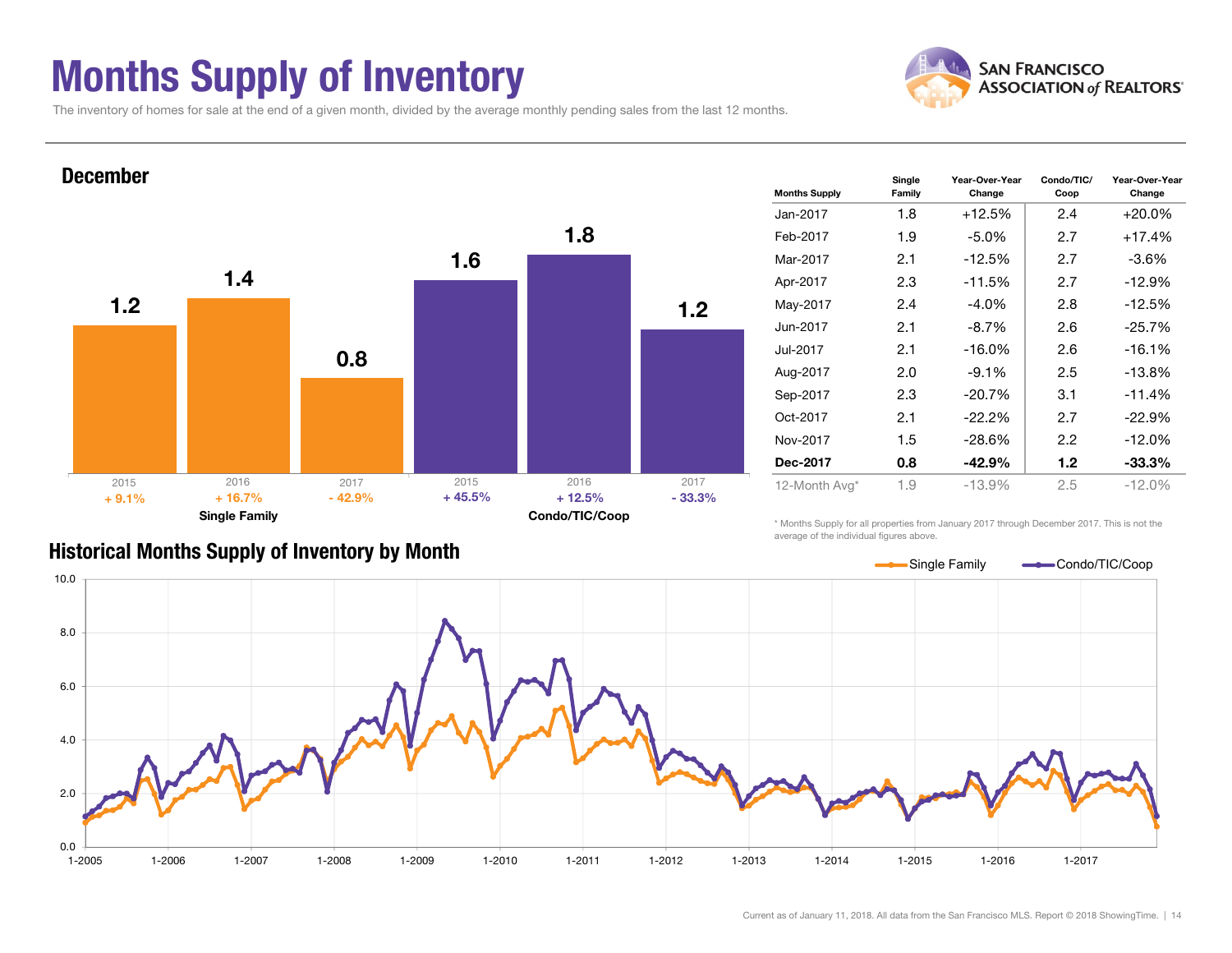## All Properties Activity Overview

Key metrics by report month and for year-to-date (YTD) starting from the first of the year.